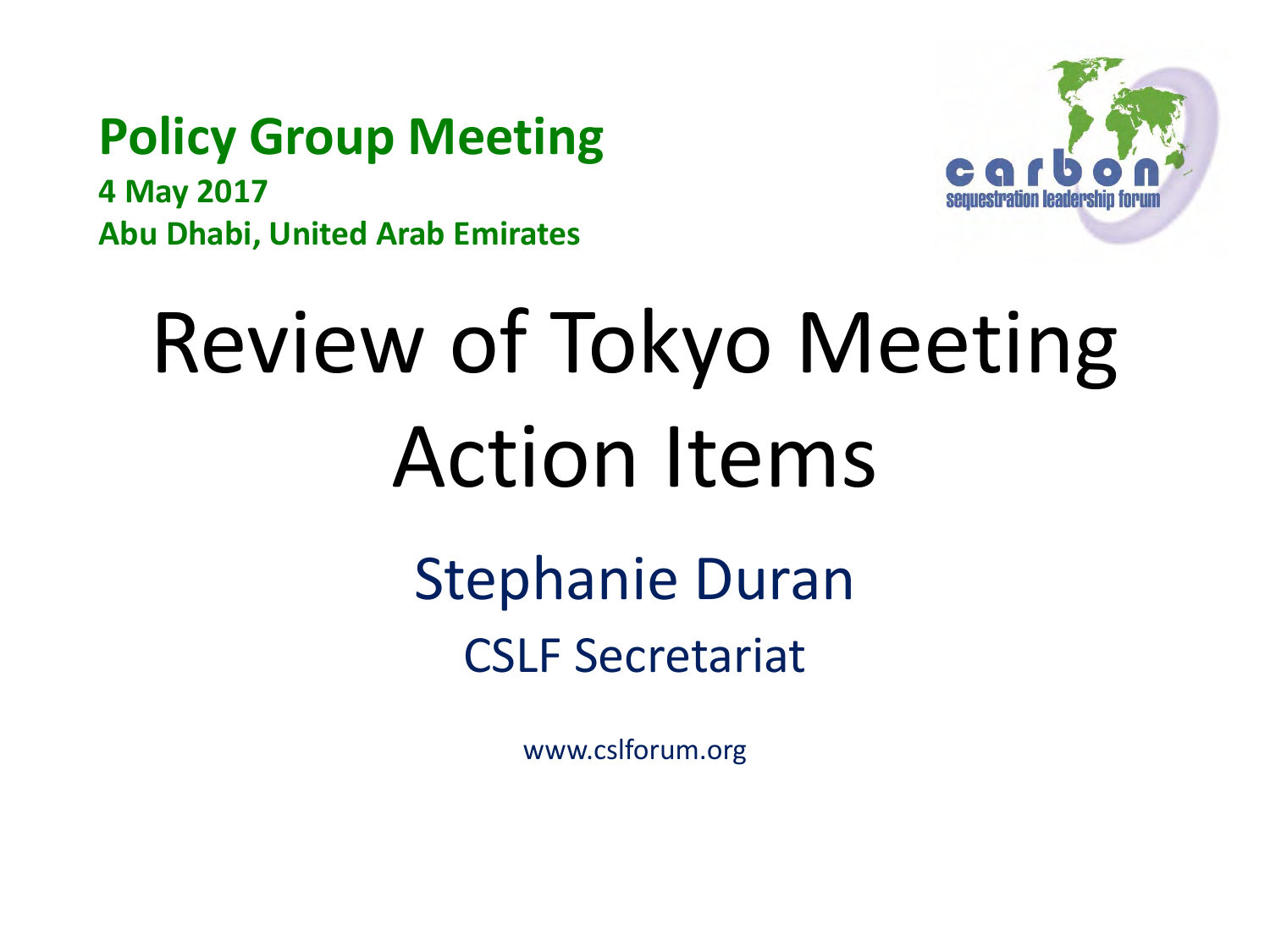## **Review of Tokyo Meeting Action Items**



- **1. All Regions**: Each region should identify a stakeholder champion and provide recommendations to the Secretariat by the end of November. Status: COMPLETE – Stakeholder champions have been identified for all regions
- **2. CSLF Secretariat**: Send a list of current stakeholders to the Policy Group chairs for their review and input. Status: ONGOING - Secretariat is working to update stakeholders list and will work with each of the regional champions for input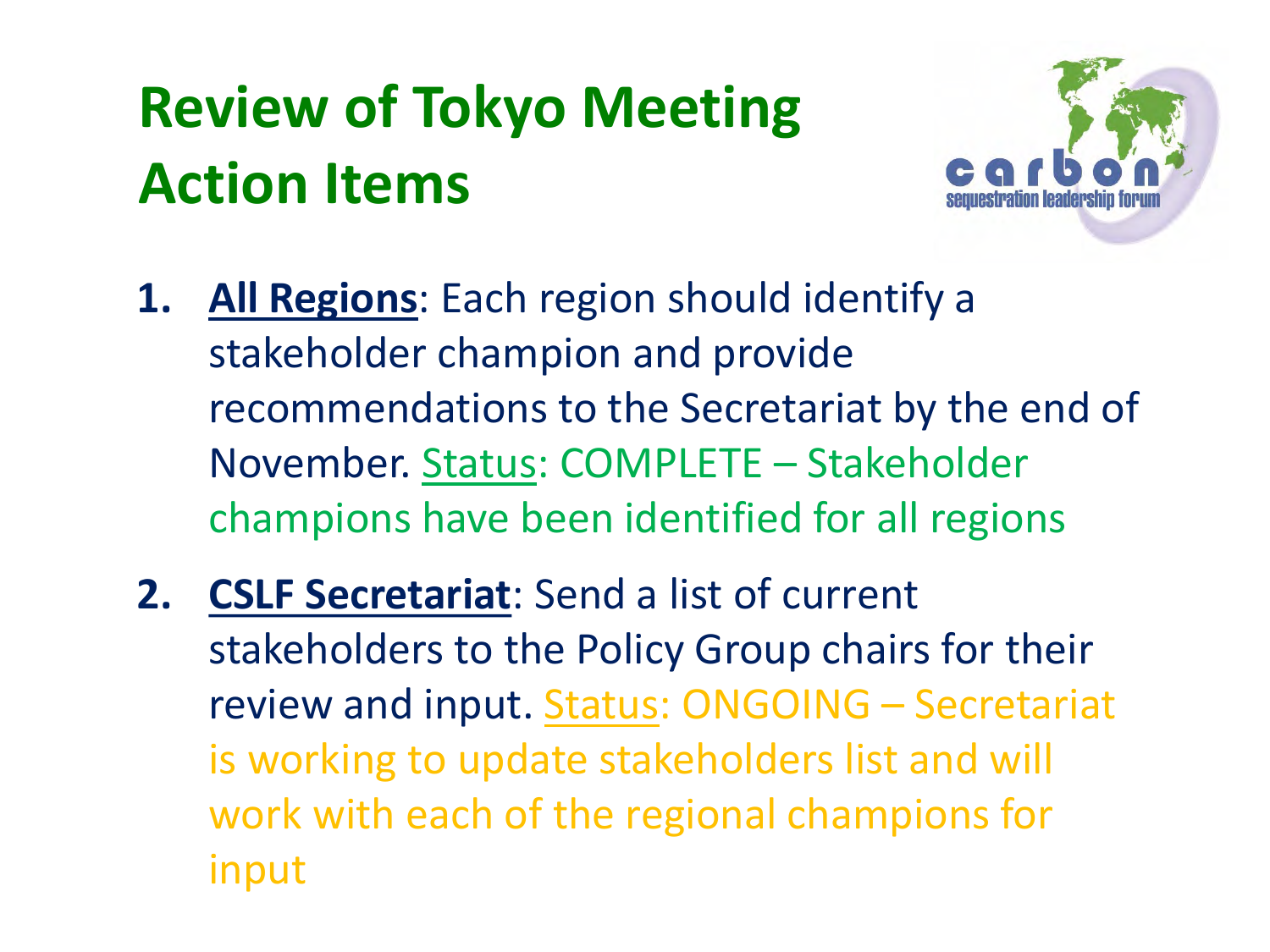## **Review of Tokyo Meeting Action Items**



- **3. Barry Worthington/USEA**: Send out the survey on stakeholder engagement; this will also be disseminated through the Policy Group leads. Status: COMPLETE – Survey was sent out and USEA is working with regional champions on dissemination in advance of each of the regional workshops
- **4. CSLF Secretariat**: Distribute the media kit in December/January for feedback; it will be a "living" document. Status: HOLD -Communications Taskforce is still developing working draft